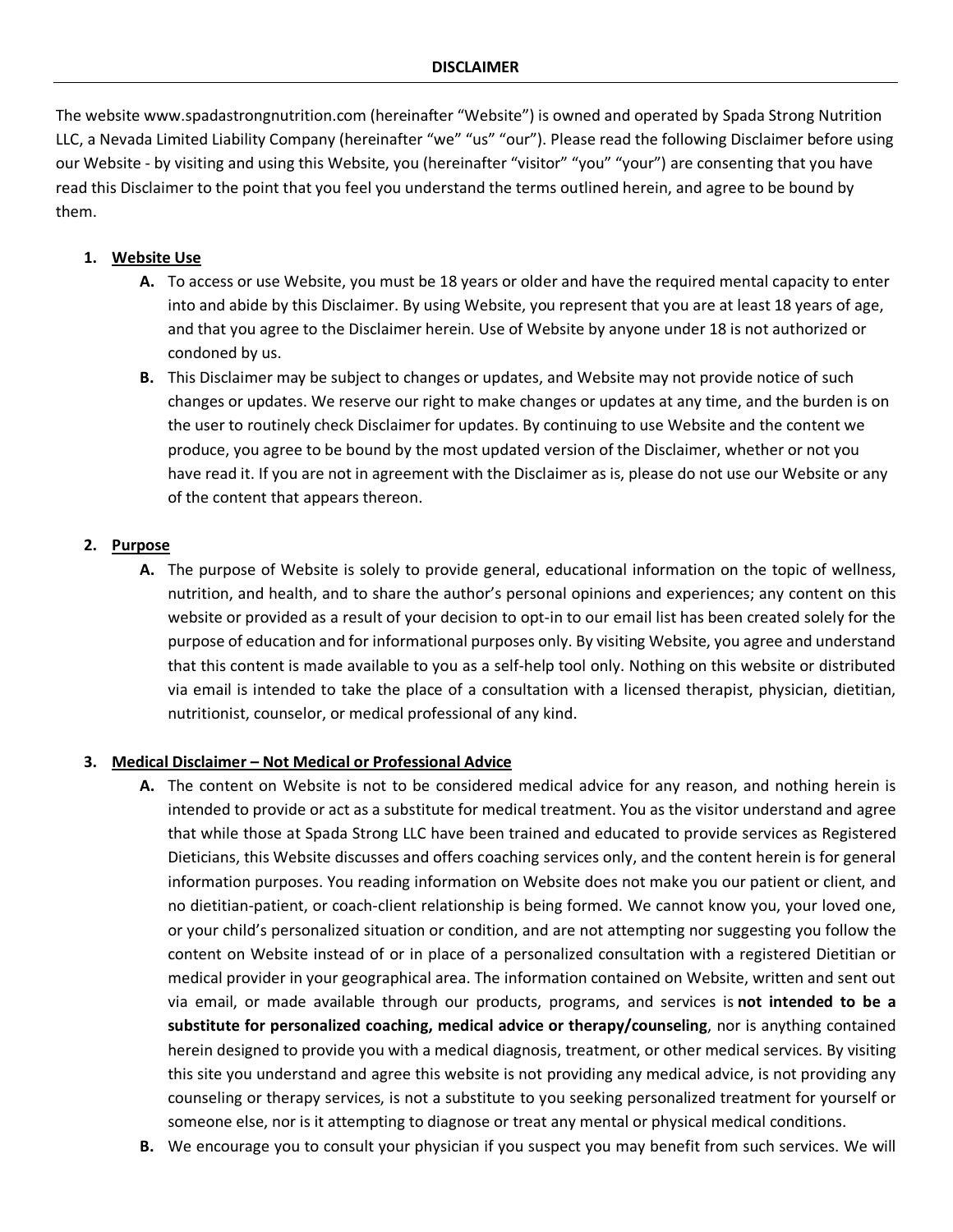assume that all individuals choosing to consume or implement any information found on Website will have previously obtained clearance and permission from their applicable personal medical physician and has concluded that coaching information may be useful or right for them. We also encourage you to use common sense in determining whether any such content is right for you or your child, and trust that you will discuss with a personal medical professional prior to following any such information. **Nothing contained on Website is intended to diagnose, cure, treat, or prevent any medical condition or disease, nor is it to be considered medical advice in any capacity.**

### **4. Voluntary Participation**

**A.** By choosing to visit this site and read the information provided, you understand and agree that you are voluntarily choosing to read, implement and/or participate in the use of Website and any information contained herein, and are solely responsible for any outcomes or results (positive or negative.) We cannot be responsible for any action you may choose to take regarding the information provided, and you acknowledge and agree that Spada Strong Nutrition LLC is not responsible nor liable to you should you sustain any injuries or negative ramifications. The information contained on Website is intended as general information only; we cannot know your individual medical or physical state, and do not claim to know what may or may not work for you. As such, you agree that you are fully responsible for your health and well-being, and any decisions you make to implement or follow anything you find on Website.

### **5. No Guarantees**

**A.** The purpose of Website and the content herein is designed to provide you with useful information, and to support and assist you in reaching the goals you desire. However, individual success depends on your own mental and emotional state, as well as your dedication, effort, and commitment. While I make every effort to help my readers, I cannot predict results, nor am I able to know your personal situation; therefore, I cannot guarantee that you will attain certain results. You agree and understand that I do not make any guarantees regarding any specific results from using information found on Website, and that any success will come in large part to your own personal situation and dedication.

### **6. Limitation of Liability**

- **A.** You understand and agree that your participation in using our website and/or adding yourself to our email list is wholly voluntary, and you are solely and personally responsible for your actions, choices, and any results therein. You understand there are sometimes unknown risks and circumstances that may arise during or following use of our Website or products, that cannot be foreseen or anticipated, but may influence or affect your business or you as an individual. You understand and agree that any suggestion or recommendation of a product, service, coach, or otherwise through our Website is purely information – any decision to act upon these suggestions is to be taken by you, at your own risk, without any liability on the part of Spada Strong Nutrition LLC. You agree to accept all risks herein.
- **B.** Your use of this Website constitutes an agreement and acceptance that you will absolve Spada Strong Nutrition LLC as well anyone acting as an agent, consultant, affiliate, guest blogger, joint venture partner, employee, staff, team member, or anyone affiliated with Us in any way of any liability for any loss, damage, injury, or litigation that you or any other person may incur from direct or indirect use of the information, content, or products found on our Website or via materials requested through email.

### **7. Indemnification**

**A.** You agree at all times to defend, fully indemnify and hold harmless Spada Strong Nutrition LLC and any affiliates, agents, team members or other party associated with it from any causes of action, damages, losses, costs, expenses incurred as a result of your use of our Website or any products or services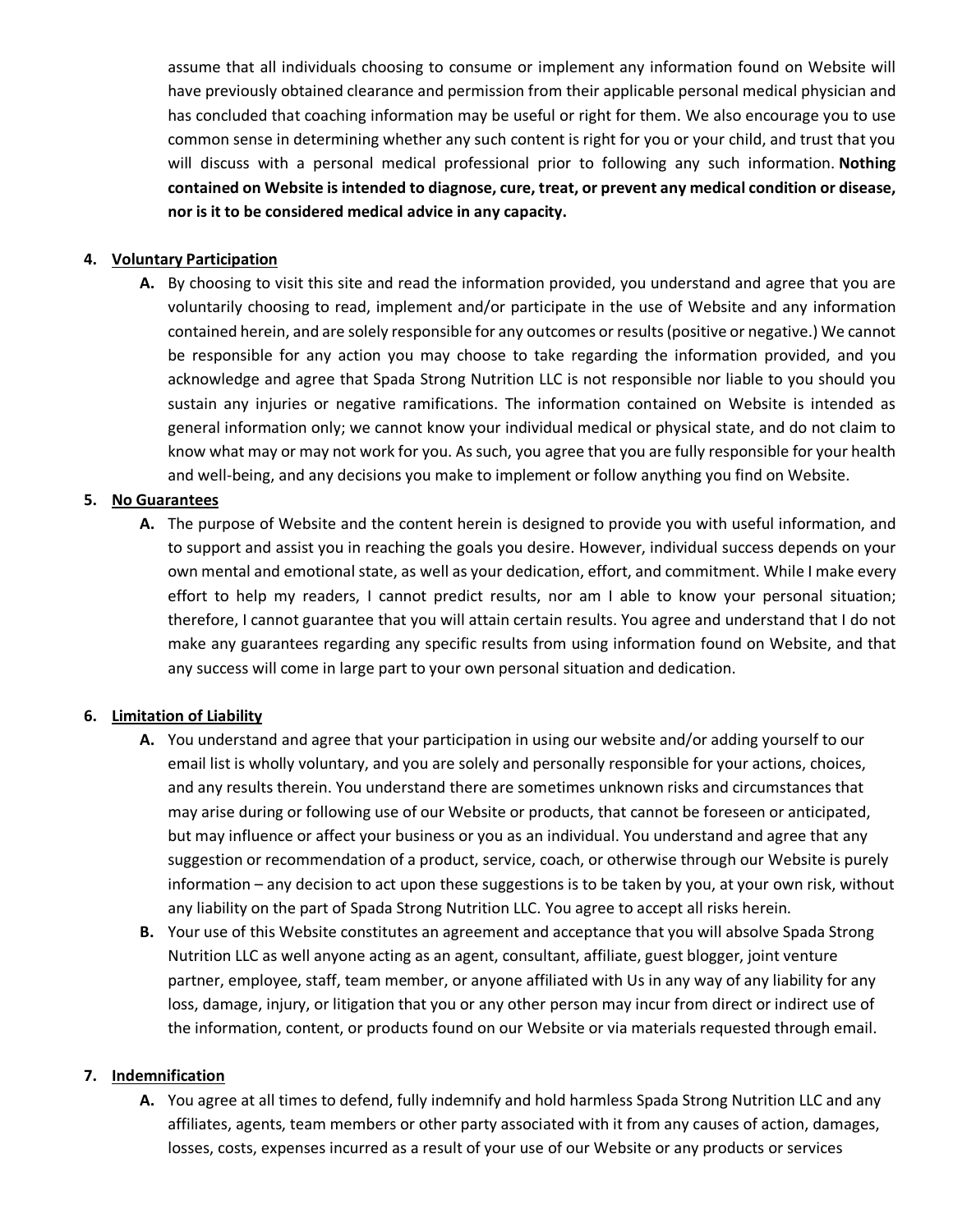contained therein, as well as any third party claims of any kind (including attorney's fees) arising from your actions in relation to our Website or any breach by you of any such conditions outlined herein. Should we be required to defend ourselves in any action directly or indirectly involving you, or an action where we decide your participation or assistance would benefit our defense, you agree to participate and provide any evidence, documents, testimony, or other information deemed useful by us, free of charge.

- **B.** We will attempt to monitor comments and posts made by third parties and users as often as possible. Should you, as a user of our Website, see anything objectionable or offensive posted by a third party, you agree to (1) notify us of the material, and (2) agree not to take any action against us based upon the content posted by the third party. You understand we cannot be responsible for material posted by a user without our control, and agree to release us of any and all claims arising therefrom.
- **C.** Should you choose to utilize information offered on our website, whether free or for purchase, you understand that we are not liable to any party, for any damages – whether direct, indirect, consequential, foreseeable, incidental or otherwise – stemming or perceived to stem from use of or reliance upon any information contained or found on our Website, or from products or services purchased therefrom. You also understand and agree that we are not liable for any damages incurring as a result of your reliance or use of information on our Website written by a third party, whether endorsed or not by us, and you agree to release us from any and all claims stemming from, or perceived to stem from, reliance on information contained on our Website.

## **8. Accuracy**

- **A.** Although we have spent considerable time and effort in creating the products on www.spadastrongnutrition.com and the content provided herein, you understand and acknowledge that we are not responsible nor liable for any errors, omissions, or liability as a result of any loss or damages incurred as a direct or indirect result of your use of Website content or our products. You also understand there may be inadvertent typographical errors or inaccuracies. By your use of this website, you acknowledge and understand this information, and agree you have chosen/will choose to utilize our Website and/or our products voluntarily. You agree that we are not responsible for the accuracy of our Website, or for any errors or omissions that may occur on the site or in our products.
- **B.** Similarly, you understand your obligation to provide only authentic, accurate information to us, including your name, email address, and payment information, should you choose to purchase a product. You understand and agree that should any information provided prove inaccurate, and any issues or damages arise from your giving us false or inaccurate information, you may be liable for any subsequent damages that occur as a result.

# **9. Testimonials**

**A.** Website may feature testimonials from clients from time to time, in order to provide readers with additional comments from others' experiences with Website, Spada Strong Nutrition LLC and products or services offered. While all information, photos, and quotes used are from actual clients, sharing their real, honest opinions of our website and services, these testimonials are not to be considered as a guarantee that current or future clients will experience the same results, or a guarantee that all clients will have the same experience. You understand and agree that by reading a featured testimonial on our Website, you do not expect the same results, and understand this information is not a guarantee.

# **10. Affiliates and Endorsements**

**A.** From time to time, we may choose to partner with, promote, become an affiliate of, or otherwise engage in a joint venture with another individual or company whom we feel aligns with our products or